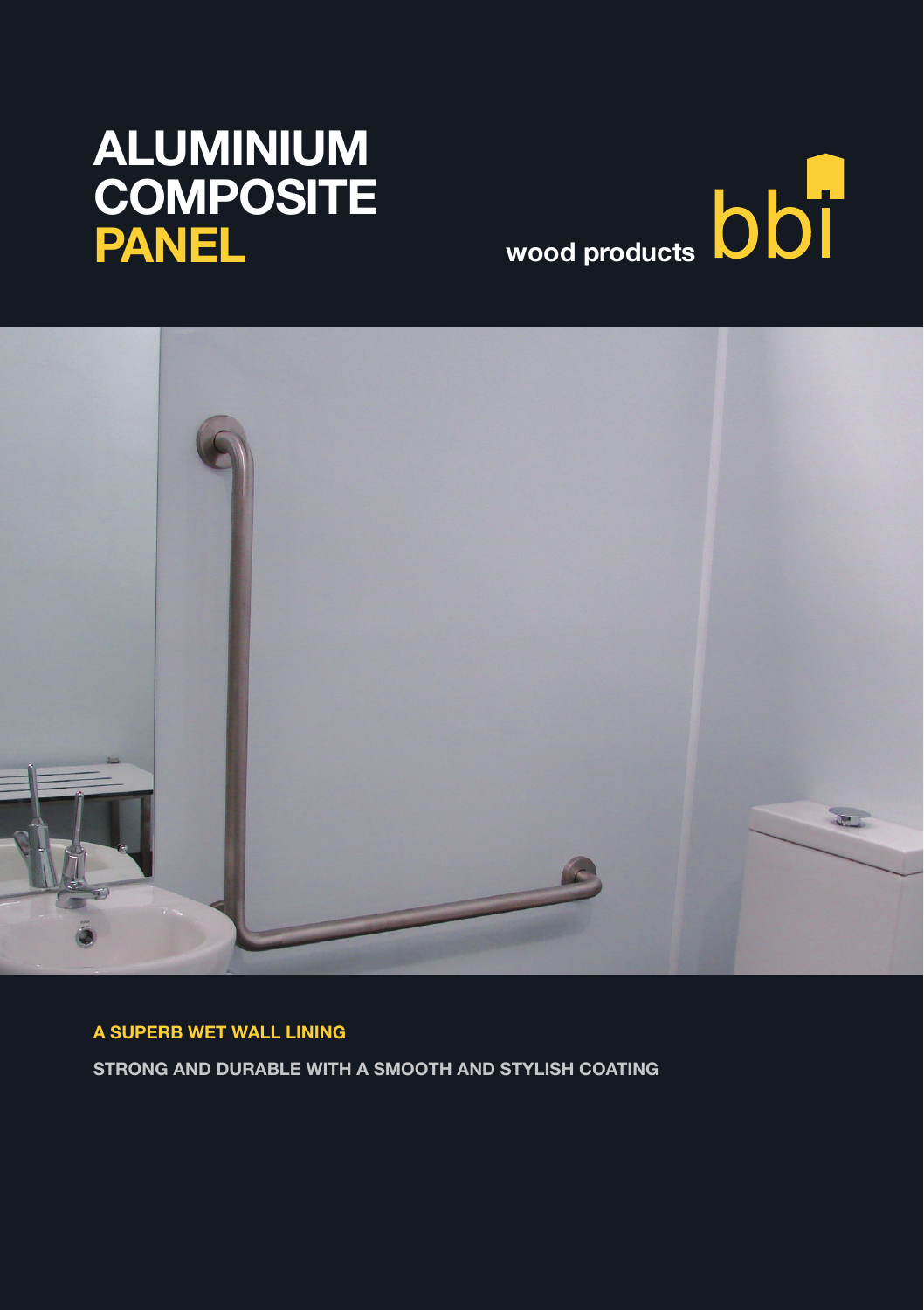# **A** bbi ALUMINIUM COMPOSITE PANEL

bbi ACP is an excellent choice for wall linings where hygiene is paramount. Its outstanding strength, durability and resistance to rot will ensure that wet or utility areas look great for many years to come.

# **R** USES FOR bbi ALUMINIUM COMPOSITE PANEL

- Shower lining/wet wall applications
- Sign board exterior and interior use
- Commercial applications: kitchens, toilet blocks, hospitals, schools, bus stations
- Milking sheds with sterile wash down areas

# **R** COLOUR AND SIZING

WHITE:

SIZES AVAILABLE

2400 x 1200 x 4.5mm

2400 x 900 x 4.5mm

# **N** INSTALLATION NOTES

- Earthing required for this product when installing power points/electrical wires
- bbi ACP is compatible with industry standard 4.5mm jointers available at all leading building supplies stores



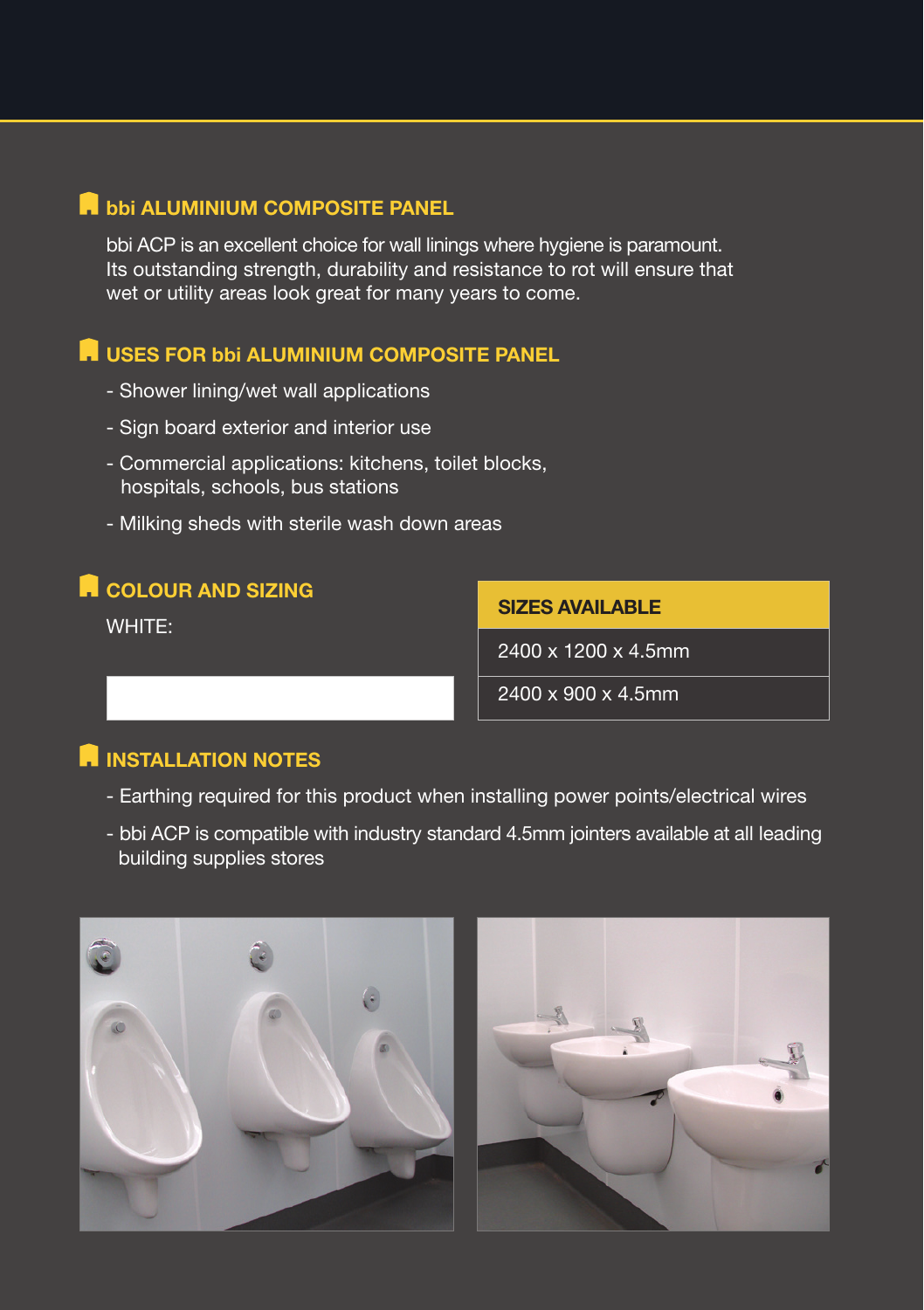

# Acrylic Shower Tray





## WALL TO PROPRIETARY **BATH EDGE**



\*\* All joints to use proprietary 4.5mm PVC or aluminium<br>ipintors, all gut odges to be socied jointers, all cut edges to be sealed.



#### WALL TO PROPRIETARY n Steel Shower Tray